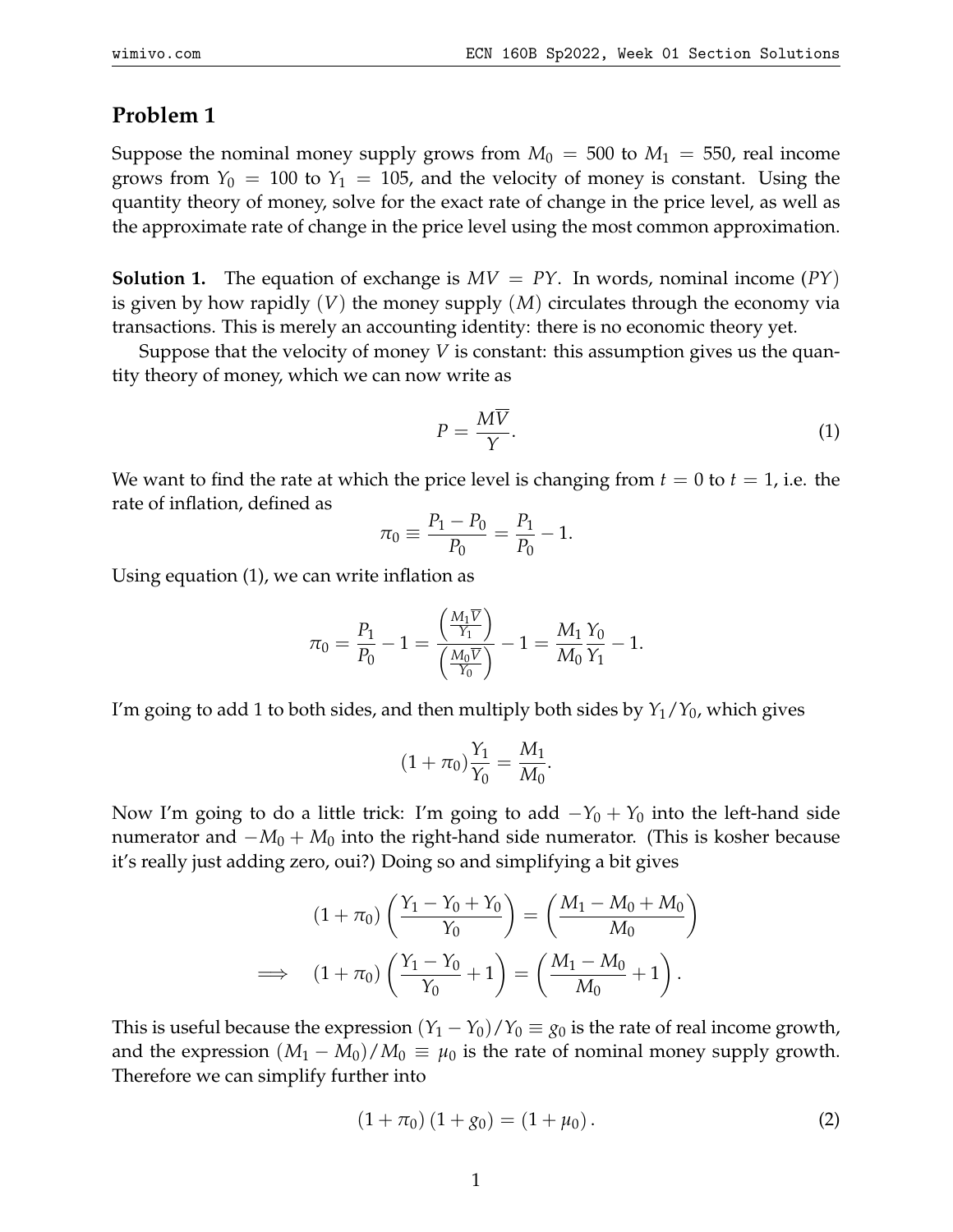Now we can solve for the exact rate of inflation,

$$
\pi_0 = \frac{1 + \mu_0}{1 + g_0} - 1 = \frac{1 + 0.10}{1 + 0.05} - 1
$$

$$
= 1/21
$$

$$
\approx 0.048.
$$

In practice, we can use a simpler equation. Expand out equation (2) and you get

$$
1 + g_0 + \pi_0 + g_0 \pi_0 = 1 + \mu_0.
$$

Obviously the 1s on each side cancel each other out. Here's the observation that will let us take things a bit further: inflation rates and growth rates are usually pretty small, and it follows that  $g_0\pi_0$  is usually *very* small. We can therefore treat  $g_0\pi_0$  as though it's approximately zero, which gives the approximate formula

$$
\pi_0=\mu_0-g_0.
$$

In words: the rate of inflation is (approximately) equal to the (nominal) money supply growth rate minus the real income growth rate. A popular saying is that inflation occurs when "more money chases fewer goods," and that's what we see here: if there's more money (larger  $\mu$ ) or fewer goods (smaller *g*), then inflation  $\pi$  is higher.

Using this approximation, the rate of inflation is roughly  $\pi_0 \approx 0.10 - 0.05 = 0.05$ .

## **Problem 2**

Suppose you lend \$100 for one year and the expected annual rate of inflation is  $\pi^e = 0.04$ . What annual nominal interest rate *i* will give you ex-ante real rate of return  $r^e = 0.02$ ?

**Solution 2.** If you lent \$100 for one year at annual nominal interest rate *i*, then your nominal payment will be  $100(1 + i)$ . To find the expected real payment, we must discount via the expected rate of inflation, however, which gives an expected real payment

$$
100\left(\frac{1+i}{1+0.04}\right).
$$

We want this real payment to be equal to  $100(1 + 0.02)$ . Therefore we must solve

$$
100\left(\frac{1+i}{1+0.04}\right) = 100(1+0.02) \quad \implies \quad (1+i) = (1+0.02)(1+0.04)
$$

At this point you could solve for *i* just by subtracting 1 from both sides. But I'm going to go for another useful approximation.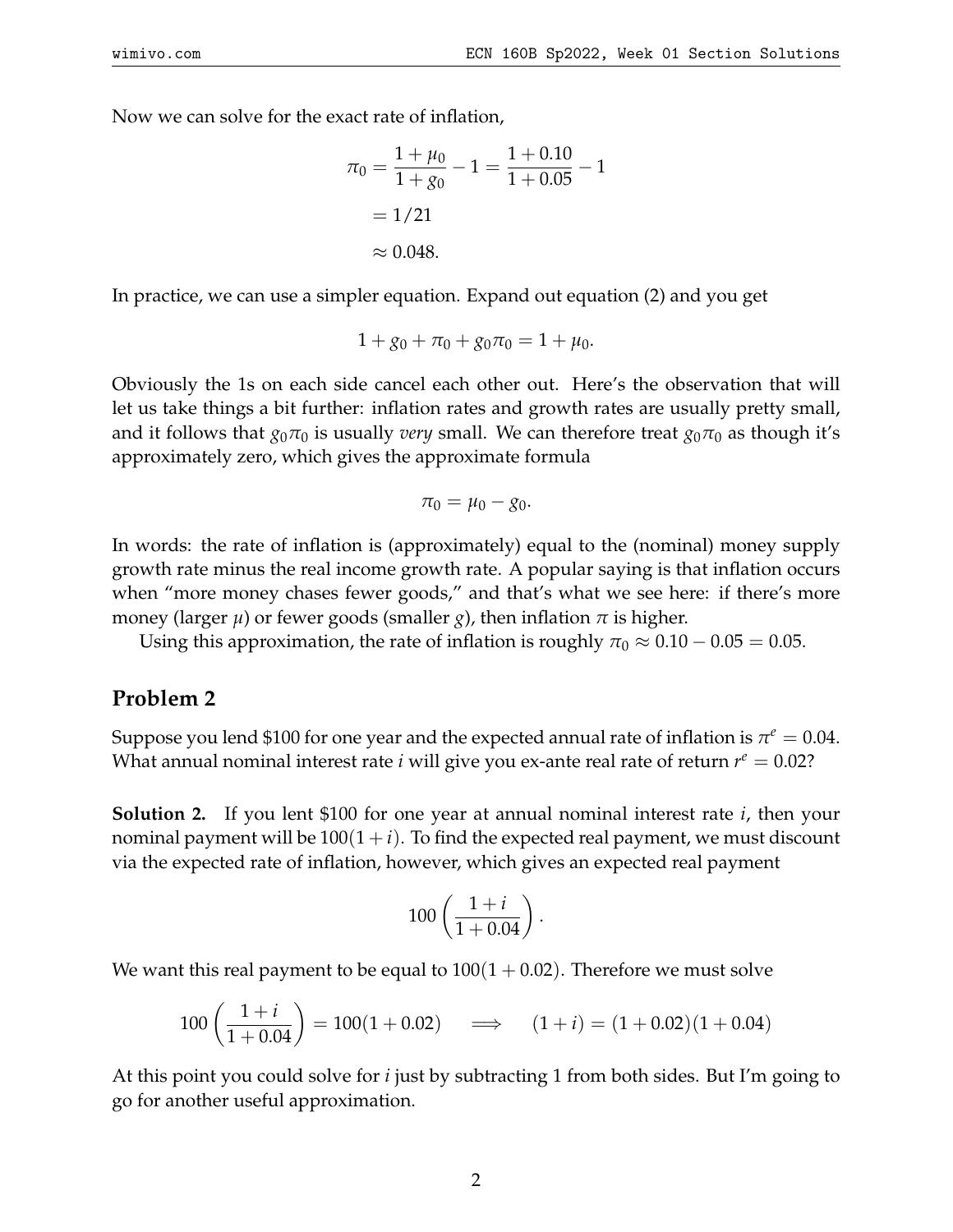Expand the whole thing out and you get

$$
1 + i = 1 + 0.02 + 0.04 + (0.02 \times 0.04).
$$

We can cancel out the 1s, and note that  $0.02 \times 0.04$  is so close to zero that it is of practical irrelevance. Hence we can instead just use

$$
i \approx 0.02 + 0.04 = 0.06.
$$

This is the Fisher equation:  $i \approx r^e + \pi^e$ , often written as  $r^e \approx i - \pi^e$ , which says that the real interest rate is the nominal interest rate minus the extent to which inflation lessens the purchasing power of that nominal interest. We'll be thinking in terms of expected or ex-ante real interest rate  $(r^e)$  since we can only have expectations of what inflation will do  $(\pi^e)$  by the time the loan reaches maturity (i.e. we can't read the future so we don't exactly know what  $\pi_t$  when we are still in time *t*).

## **Problem 3**

Suppose the expected rate of inflation is 4 percent and the ex-ante real interest rate is 2 percent. Suddenly the expected rate of inflation increases to 6 percent. According to the Fisher effect, what is the new ex-ante real interest rate?

**Solution 3.** The Fisher effect says that when there is a change in expected inflation, the nominal interest rate will change one-to-one, and therefore the ex-ante real interest rate doesn't change at all. (This is an example of money neutrality, i.e. the change in a nominal variable like inflation does not affect a real variable like the real interest rate). On the other hand, we can say that the initial nominal interest rate was  $4 + 2 = 6$  percent, but now it's  $6 + 2 = 8$  percent.

## **Problem 4**

Suppose the annual nominal interest rate is always  $i = 0.05$ .

**(a)** What is the future value of 100 of today's dollars?

**Solution.** You take \$100, you invest it for one year at 5% interest, so one year later you get back  $100(1 + 0.05) = $105$ .

**(b)** What is the present value of 200 dollars you'd receive one year from now?

**Solution.** We're going in the opposite direction, i.e. we're essentially asking "what would I have to invest today (the principal) in order to get back 200 dollars one year from now?" Mathematically,

$$
P(1.05) = 200
$$
  $\implies$   $P = \frac{200}{1.05} \approx $190.48.$